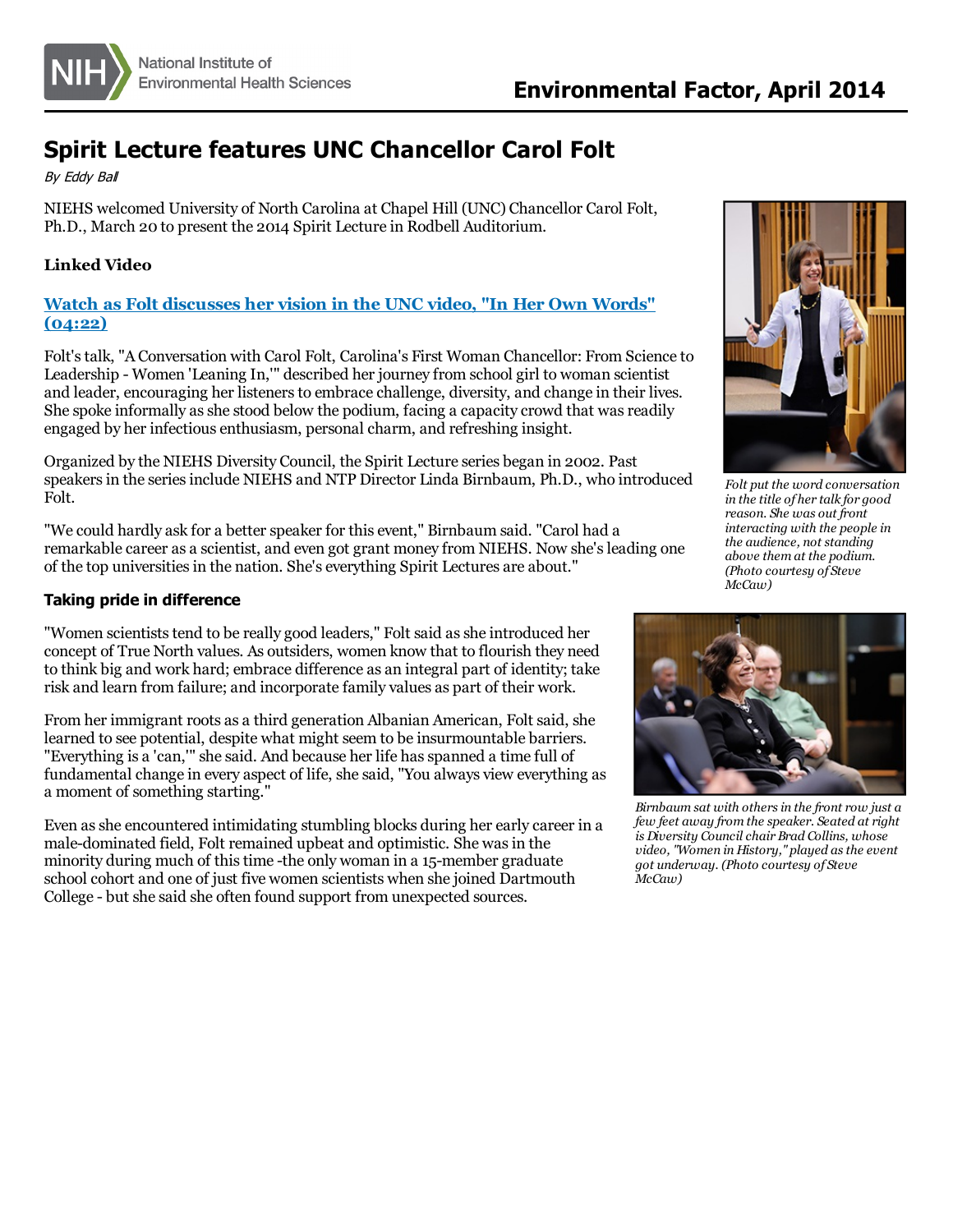#### **From classic ecology to leadership of a flagship university**

Folt said her love of water drew her to ecology and the study of lakes. From there it was a natural step to ecosystem toxicology and seeing water as a social justice mechanism. When she began working with Superfund programs at Dartmouth, she discovered a natural fit with her interest in applying science to improve life and solve problems.

She also found a path to collaborative team science, with a multidisciplinary focus that also promoted diversity, creating new opportunitiesfor women and minorities. The transition from Superfund research on toxic metals to applications in children's health was seamless, when Dartmouth established a Children's Environmental Health and Disease Prevention Research Center with funding from NIEHS and the U.S. Environmental Protection Agency.

Almost two decades after joining Dartmouth, Folt found her place as a leader when she was appointed dean of graduate studies and associate dean of the faculty for interdisciplinary programsin 2001. She was named Dartmouth's dean of the faculty in 2004, acting provost in 2009, provost a year later, and interim president in 2012. She took office as UNC's11th chancellor in July 2013, at a critical point in the flagship university's history.

#### **Looking ahead**

"The future rests on big ideas," Folt said asshe introduced an impressive catalogue of heroes,

role models, and Carolina Firsts, both male and female. They ranged from Dartmouth chemist Karen Wetterhahn, Ph.D., who died of accidental methyl mercury poisoning in the course of her Superfund research, to current compelling thinkers Daphne Koller, Ph.D., Muhammed Yunus, Ph.D., and Bill and Melinda Gates.

"We've still got a long way to go," Folt conceded in response to a question from the audience. But it wasclear she is hopeful and confident about the future - for diversity and inclusion, multidisciplinary scientific inquiry, and the evolution of higher education to meet current and emerging challenges.



*Not surprisingly, the Spirit Lecture drew many ofthe Institute's women scientists, such as Environmental Health Perspectives Science Editor Jane Schroeder, D.V.M., Ph.D. (Photo courtesy of Steve McCaw)*